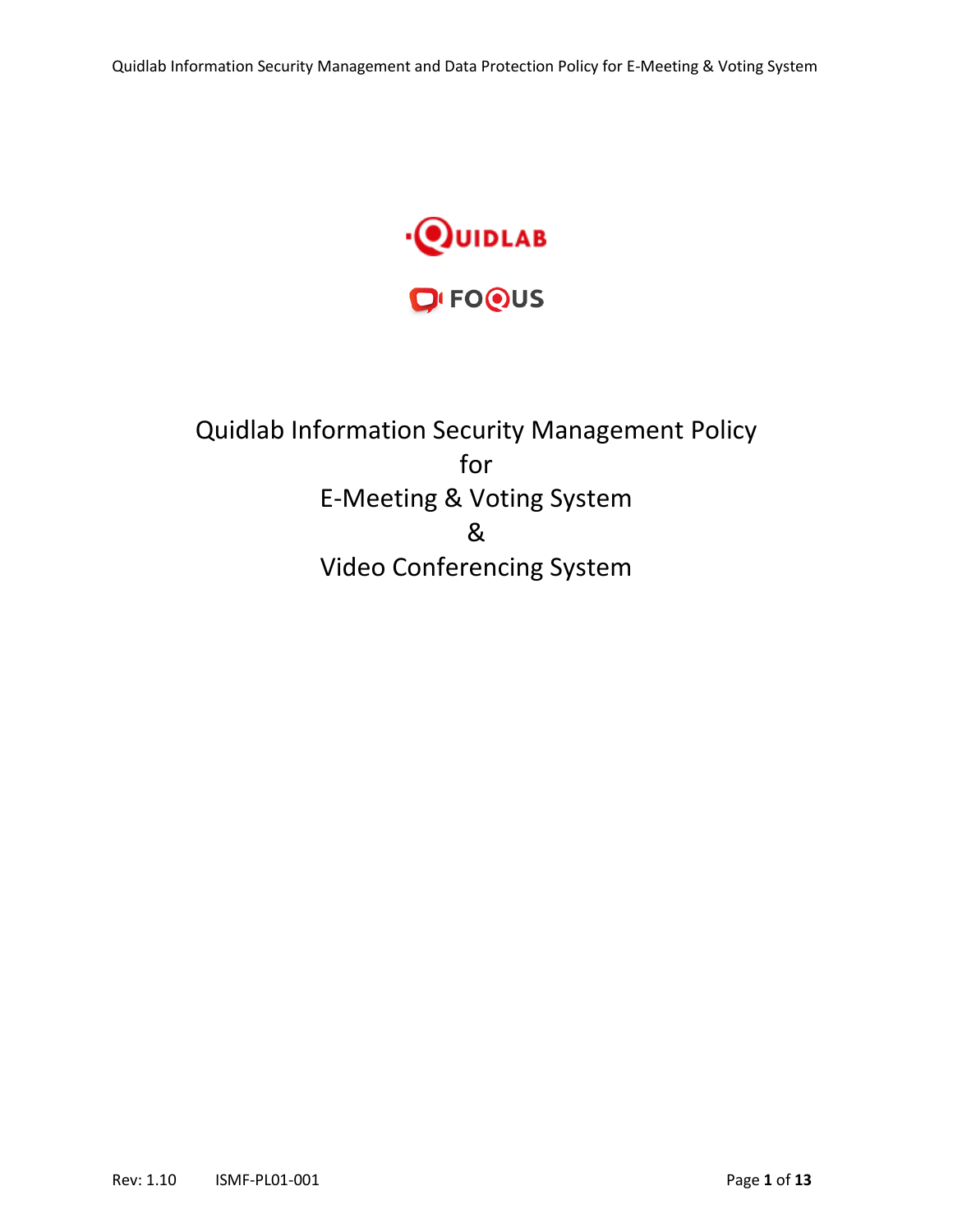# Table of Contents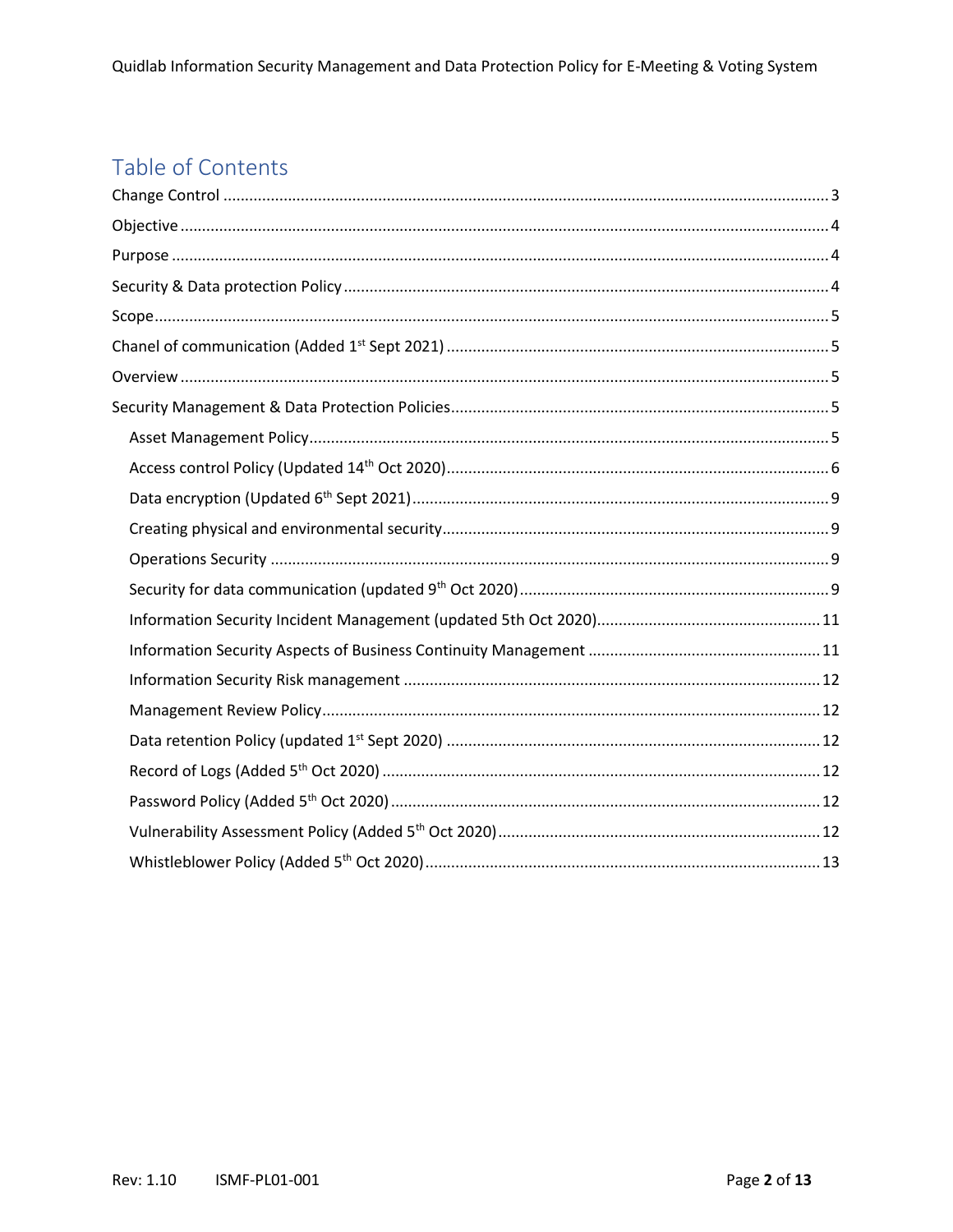# <span id="page-2-0"></span>Change Control

| Version | Author      | Approved By | Date                      | Remark                                |
|---------|-------------|-------------|---------------------------|---------------------------------------|
| 1.0.0   | <b>ISMS</b> | <b>MD</b>   | 5 <sup>th</sup> May 2020  | <b>Baseline document</b>              |
| 1.0.1   | <b>ISMS</b> | <b>MD</b>   | $1st$ Sept 2020           | Changes in Privacy policy which       |
|         |             |             |                           | added separately at end of this       |
|         |             |             |                           | section. Making it clear distinction  |
|         |             |             |                           | between data retention policy for     |
|         |             |             |                           | customer provided data & portal user  |
|         |             |             |                           | data collected by quidlab             |
| 1.0.2   | <b>ISMS</b> | <b>MD</b>   | 5 <sup>th</sup> Oct 2020  | Added log retention details.          |
|         |             |             |                           | Updated personal data items to        |
|         |             |             |                           | include ID card, copy of ID card etc  |
|         |             |             |                           | Simplified policy to understand data  |
|         |             |             |                           | provided by customer & collected      |
|         |             |             |                           | on behalf of customer and logs.       |
|         |             |             |                           | Added ETDA within scope.              |
|         |             |             |                           | <b>Added password Policy</b>          |
|         |             |             |                           | Updated retention period              |
|         |             |             |                           |                                       |
| 1.03    | <b>ISMS</b> | <b>MD</b>   | 9 <sup>th</sup> Oct 2020  | Added detailed network &              |
|         |             |             |                           | communication security policy         |
|         |             |             |                           | information                           |
|         |             |             |                           | Added report handling                 |
| 1.04    | <b>ISMS</b> | <b>MD</b>   | 14th Oct 2020             | <b>Updated Access Control Policy</b>  |
| 1.05    | <b>ISMS</b> | <b>MD</b>   | 7 <sup>th</sup> Jul 2021  | Updated personal data items to        |
|         |             |             |                           | include customer supplied data for    |
|         |             |             |                           | condo AGMs and shareholder            |
|         |             |             |                           | meetings                              |
| 1.06    | <b>ISMS</b> | <b>MD</b>   | $1st$ Sept 2021           | Added, allow removal of personal      |
|         |             |             |                           | data before 90 days on request        |
| 1.07    | <b>ISMS</b> | MD          | $1st$ Sept 2021           | Added Chanel of communication         |
| 1.08    | <b>ISMS</b> | <b>MD</b>   | $6th$ Sept 2021           | <b>Updated Data encryption</b>        |
| 1.09    | <b>ISMS</b> | <b>MD</b>   | 8 <sup>th</sup> Sept 2021 | Updated: Record of Logs, Collecting   |
|         |             |             |                           | and Using Your Personal Data and      |
|         |             |             |                           | added Acceptable Use of the Service   |
| 1.10    | <b>ISMS</b> | <b>MD</b>   | 26th May 2022             | Data protection policy & terms of use |
|         |             |             |                           | made as separate document             |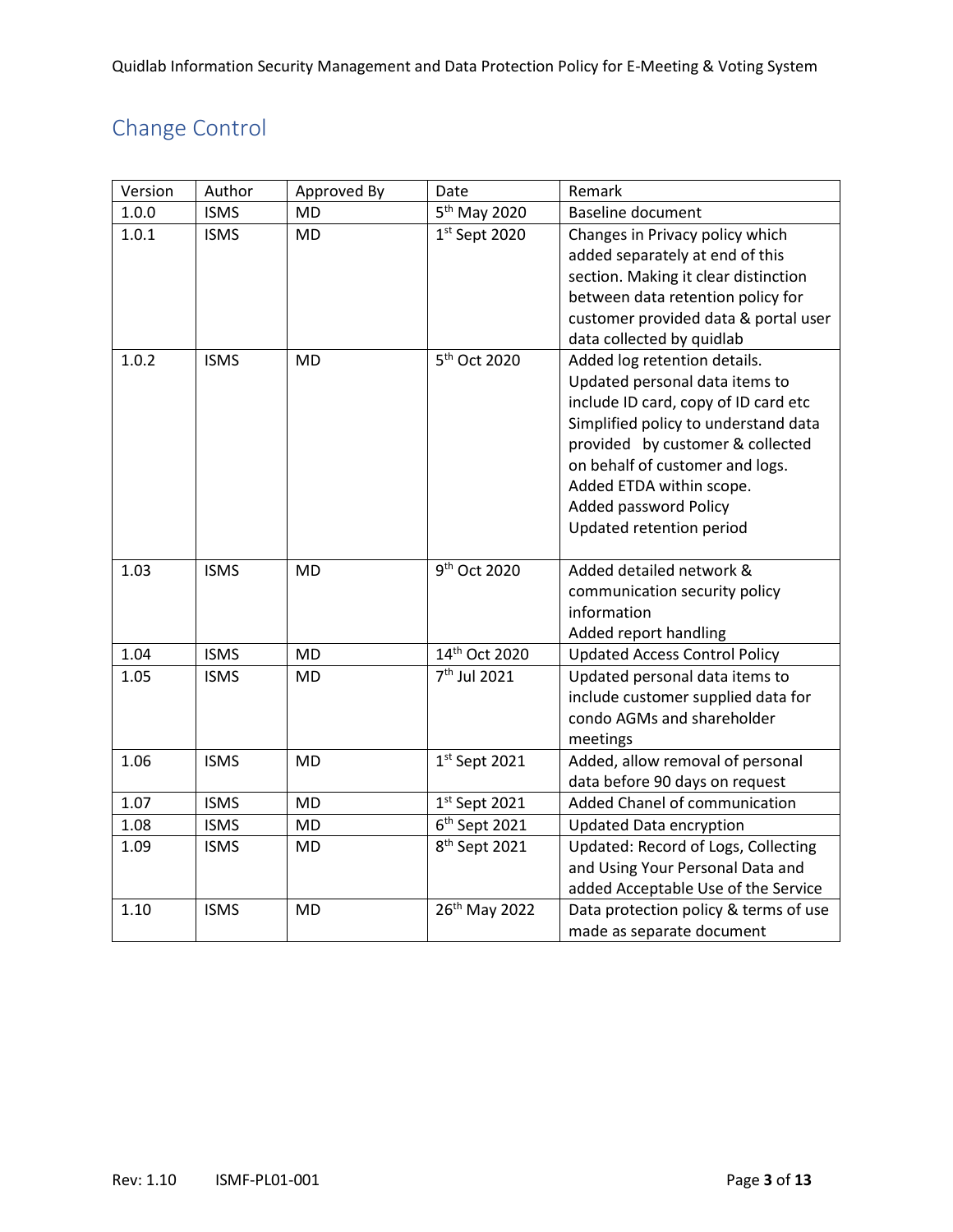## <span id="page-3-0"></span>Objective

Provide customers with assurance that the E-Meeting & Voting system and Video Conferencing System provided by Quidlab shall be managed effectively, securely and responsibly.

Provide assurance that the customer's informational assets shall be protected against all internal, external, deliberate and accidental threats.

Where Quidlab installed systems necessarily interface with existing customer systems and networks this document shall provide additional assurance that the Quidlab system shall not adversely affect existing networks and systems and existing systems shall not adversely affect the Quidlab system.

Please note this plan does not fully detail what the customer should do to implement their own Information Security Management System. This plan details only the Quidlab owned systems and services that delivered and where those systems/people communicate with the systems at the customer site or utilize the informational assets of the customer.

*This is a public document mandatory for all employees to read and comply. All customers, suppliers and other stakeholders are encouraged to read.*

## <span id="page-3-1"></span>Purpose

#### **Confidentiality:**

Ensuring that information is accessible only to those authorized to have access

#### **Integrity:**

Safeguarding the accuracy and completeness of information

#### **Availability:**

Ensuring that authorized users have access to information when required

## <span id="page-3-2"></span>Security & Data protection Policy

- Management's commitment to support the policy
- Management shall ensure documented procedures are provided as far as possible. Procedures which are not documented are accepted if communicated to employees in form of training and proof of training is maintained and documented.
- The Policy ensures that
	- o Asset Management is maintained
	- o Access control procedures are followed
	- o Data encryption procedures are followed
	- o Creating physical and environmental security
	- o Information shall be protected against unauthorized access
	- o Confidentiality of information shall be assured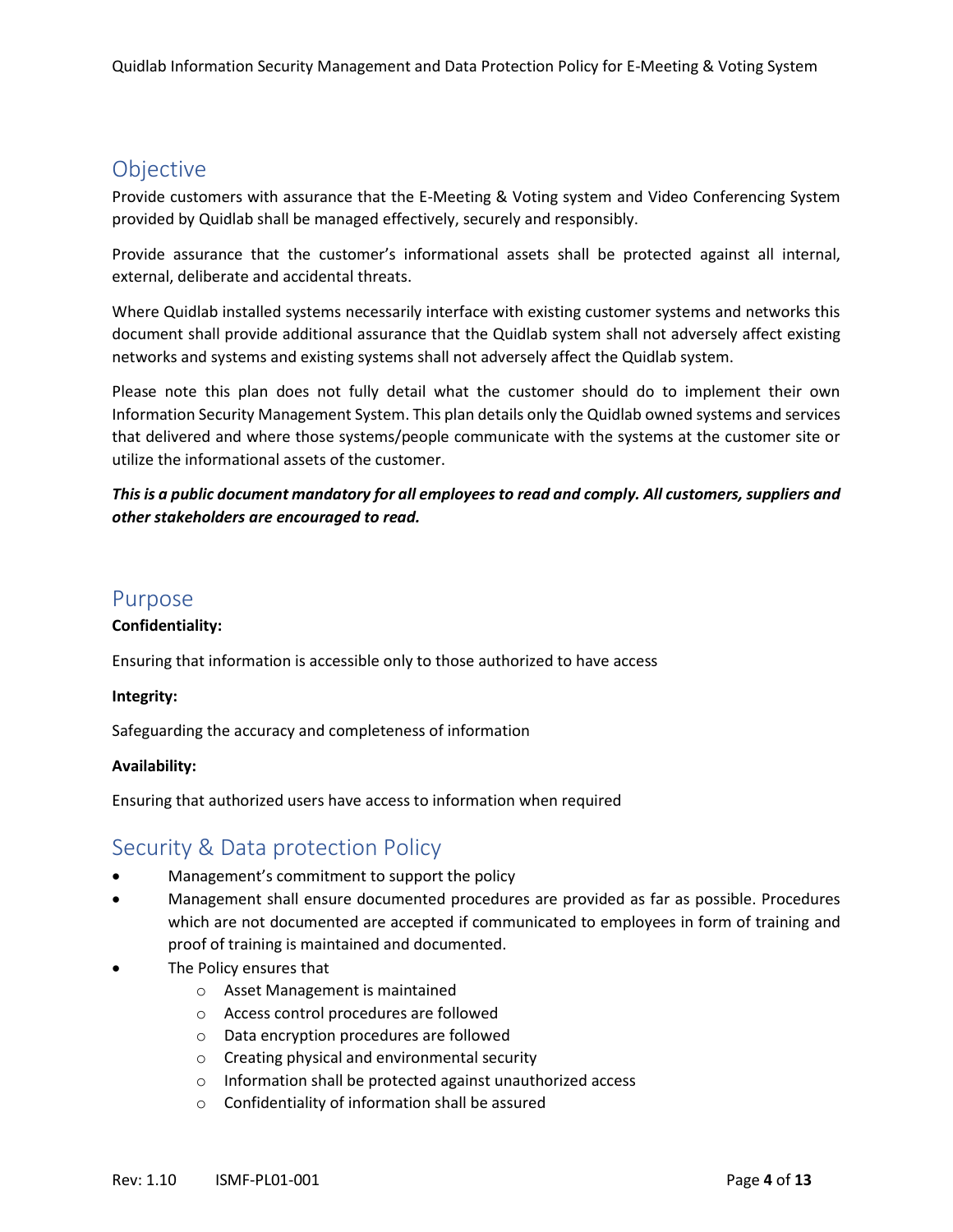- o Integrity of information shall be maintained
- o Availability of information for business processes shall be maintained
- o Legislative and regulatory requirements shall be met
- o Business continuity plans shall be developed, maintained and tested
- o Informational security training shall be available for all employees
- o All actual or suspected information security breaches shall be reported to the management and shall be thoroughly investigated.
- Business requirements for availability of information and systems shall be met
- Company Authorized person is responsible for maintaining the policy and providing support and advice during its implementation.
- All managers are directly responsible for implementing the policy and ensuring staff compliance in their respective departments.
- Compliance with the information security policy is mandatory.

## <span id="page-4-0"></span>Scope

Scope of this policy covers Quidlab E-Meeting & Voting System and Quidlab Video Conference System including future modules pertaining to E-Meeting & Video Conferencing only. This policy is prepared meeting guidelines for E-meeting System from Electronic Transactions Development Agency (ETDA) & ISO 27001 standards.

## <span id="page-4-1"></span>Chanel of communication (Added 1st Sept 2021)

This policy is available on Quidlab website, login page of FoQus portal and link to this policy is also included to attendees' invitation emails.

## <span id="page-4-2"></span>**Overview**

Quidlab E-Meeting & Voting System and Quidlab Video Conference System are presently provided two different offerings as Software as Service (SAAS). Quidlab E-Meeting & Voting System is main offering specially designed for shareholders meetings where as Quidlab Video Conference System can be used for general E-meetings.

## <span id="page-4-3"></span>Security Management & Data Protection Policies

Management ensures security management procedures are developed, communicated and understood by all relevant employees. Procedures can be in form of written manuals, trainings and other management communication e.g. by email.

These procedures must include at least following:

#### <span id="page-4-4"></span>Asset Management Policy

In managing the assets belonging to Quidlab, we are committed to maintain procedures & records of:

- Inventory of Assets
- Ownership of Assets
- Acceptable Use of Assets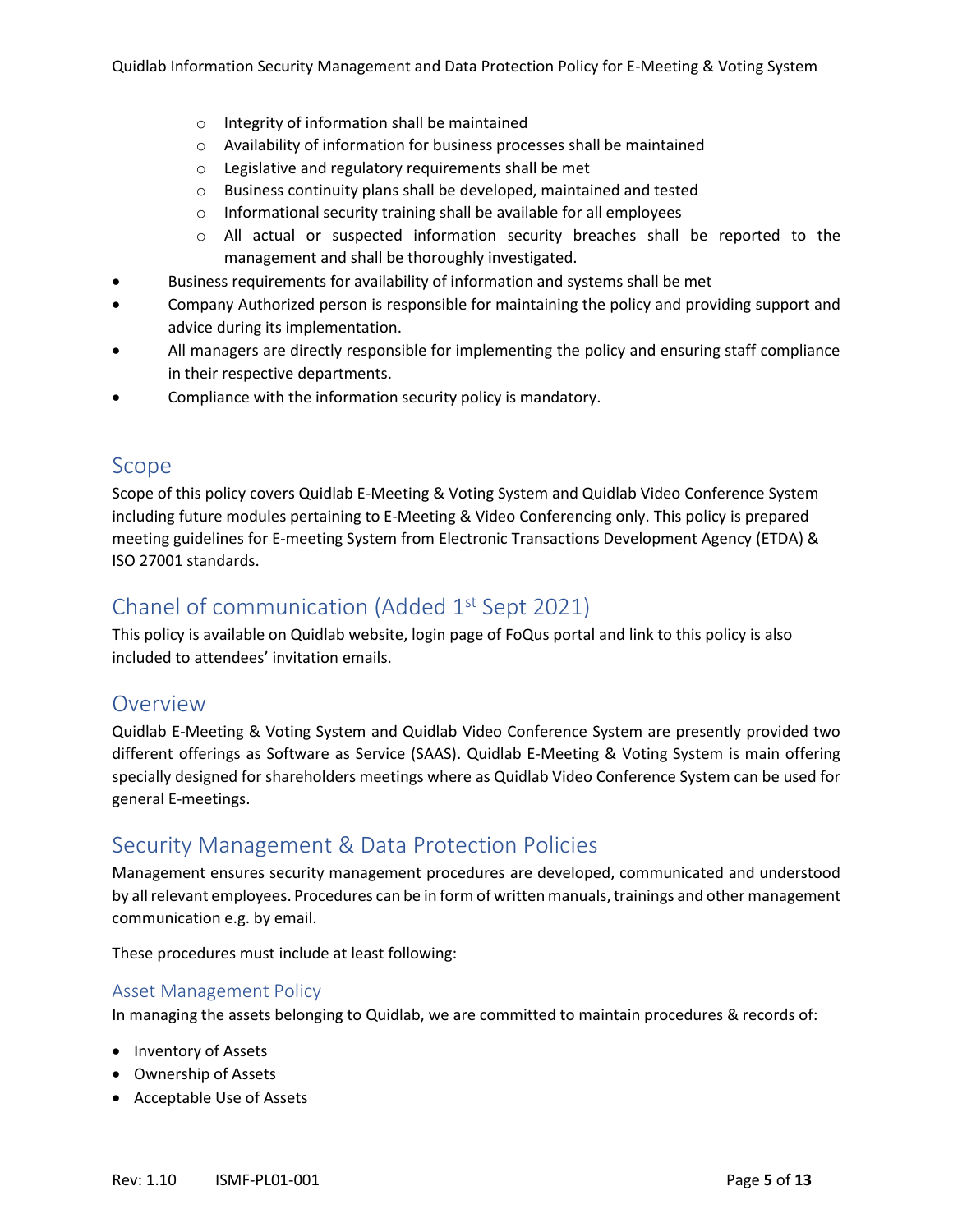Quidlab Information Security Management and Data Protection Policy for E-Meeting & Voting System

- Return of Assets
- Classification of Information including personal data
- Handling of Assets
- Management of Removable Media
- Disposal of Media
- Physical Media Transfer

## <span id="page-5-0"></span>Access control Policy (Updated 14th Oct 2020)

Access control policy has been established, documented, and periodically reviewed on the basis of business and security requirements.

Access control rules and rights for each user or group of users are clearly stated in the access control policy.

Our access control policy has taken account of the following:

- a) security requirements of individual business applications
- b) identification of all information related to the business applications and the risks the information is facing
- c) policies for information dissemination and authorization, e.g. the need to know principle and security levels and classification of information
- d) consistency between the access control and information classification policies of different systems and networks
- e) relevant legislation and any contractual obligations regarding protection of access to data or services
- f) standard user access profiles for common job roles in the organization
- g) management of access rights in a distributed and networked environment which recognizes all types of connections available
- h) segregation of access control roles, e.g. access request, access authorization, access administration
- i) requirements for formal authorization of access requests
- j) requirements for periodic review of access controls, and
- k) removal of access rights.

In managing the Access Control we are committed to maintain procedures & records of:

- Access to Networks and Network Services Users would only be provided with access to the network and network services that they have been specifically authorized to use.
- User Registration and Deregistration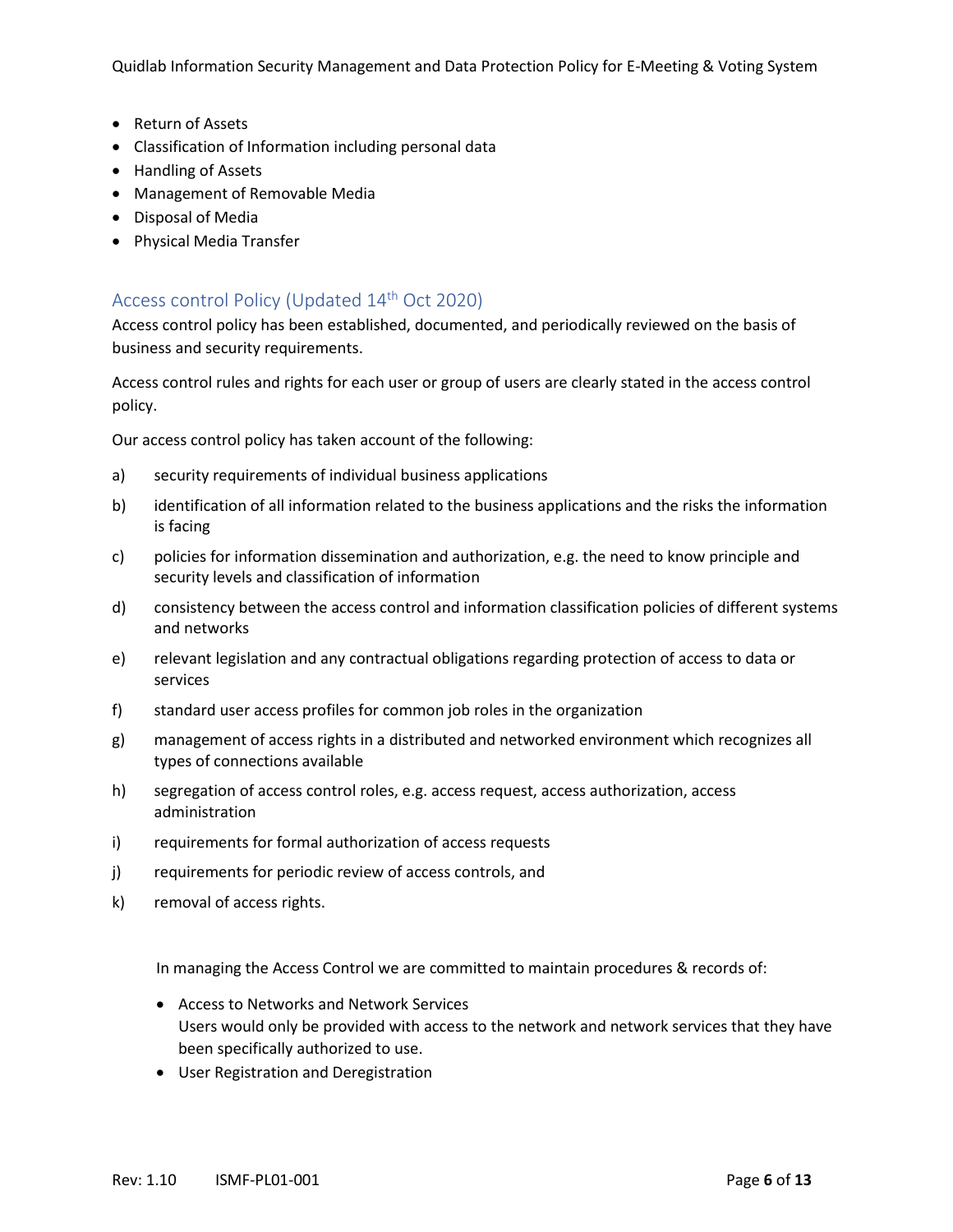Formal procedure for user registration and de-registration are in place to enable assignment of access rights. It also covers a formal user access provisioning process to assign or revoke access rights for all user types to all systems and services.

#### • **User Access Provisioning**

The access control procedure for user registration & de-registration and user access provisioning includes:

- a) Using unique user IDs to enable users to be linked to and held responsible for their actions; the use of group IDs are permitted only where they are necessary for business or operational reasons, and must be approved and documented
- b) Checking that the user has authorization from the system owner for the use of the information system or service
- c) Checking that the level of access granted is appropriate to the business purpose and is consistent with organizational security policy
- d) Giving users a written statement of their access rights
- e) Requiring users to sign statements indicating that they understand the conditions of access
- f) Ensuring service providers do not provide access until authorization procedures have been completed
- g) Maintaining a formal record of all persons registered to use the service
- h) Immediately removing or blocking access rights of users who have changed roles or jobs or left the organization
- i) Periodically checking for, and removing or blocking, redundant user IDs and accounts, and
- j) Ensuring that redundant user IDs are not issued to other users.

#### • **Management of Privileged Access Rights**

- a) The access privileges associated with each system product, e.g. operating system, database management system and each application, and the users to which they need to be allocated have been identified.
- b) Privileges are allocated to users on a need-to-use basis and on an event-by-event basis in line with the access control policy, i.e. the minimum requirement for their functional role only when needed.
- c) Authorization process and a record of all privileges allocated is maintained. Privileges are not granted until the authorization process is complete.
- d) The development and use of system routines has been promoted to avoid the need to grant privileges to users.
- e) The development and use of programs which avoid the need to run with privileges are being promoted.
- f) Privileges are assigned to a different user ID from those used for normal business use.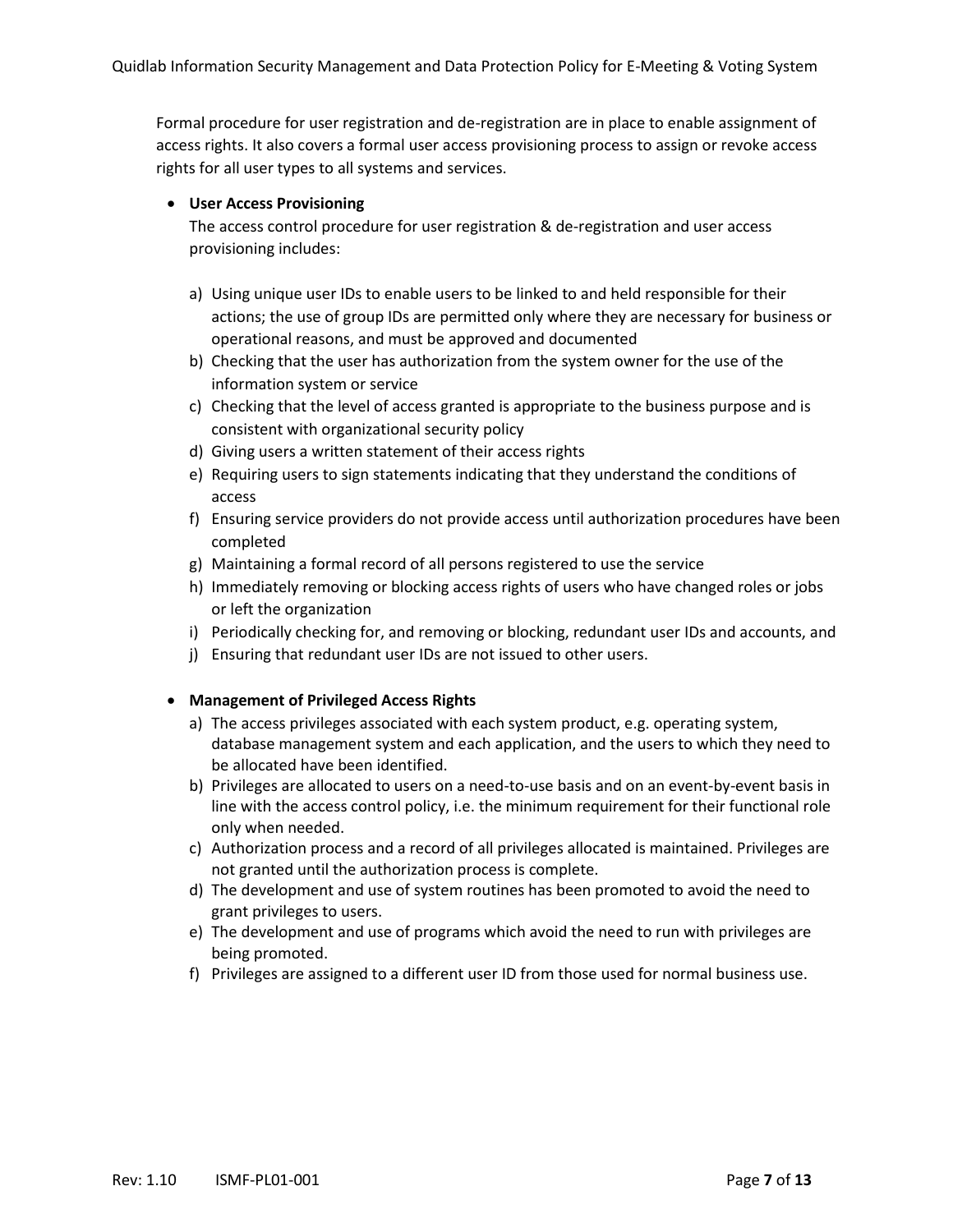#### • **Management of Secret Authentication Information of Users**

- a) Users are required to sign a statement to keep personal passwords confidential and to keep group passwords solely within the members of the group. This signed statement is included in the terms and conditions of employment.
- b) When users are required to maintain their own passwords they are provided initially with a secure temporary password, which they are forced to change immediately.
- c) The identity of a user is verified (by sending a secret code to the user's official email ID and asking him / her to confirm the secret code) prior to providing a new, replacement or temporary password.
- d) Temporary passwords are given to users in a secure manner (such as sending via SMS to his / her mobile phone). The use of third parties or unprotected (clear text) electronic mail messages is avoided.
- e) Temporary passwords would be unique to an individual and are not guessable.
- f) Users need to acknowledge receipt of passwords, by email or reply SMS.
- g) Passwords are never be stored on computer systems in an unprotected form. They are always masked / encrypted and stored.
- h) Default vendor passwords are altered following installation of systems or software.

#### • **Review of User Access Rights**

- a) Users' access rights are reviewed at regular intervals; and also after any changes, such as promotion, demotion, or termination of employment.
- b) User access rights are reviewed and re-allocated when moving from one employment to another within the same organization.
- c) Authorizations for special privileged access rights are reviewed at more frequent intervals (3 months).
- d) Privilege allocations are checked at regular intervals (6 months) to ensure that unauthorized privileges have not been obtained.
- e) Changes to privileged accounts are logged for periodic review.

#### • **Removal or Adjustment of Access Rights**

The access rights of all employees and external party users to information and information processing facilities would be removed upon termination of their employment, contract or agreement, or adjusted upon change.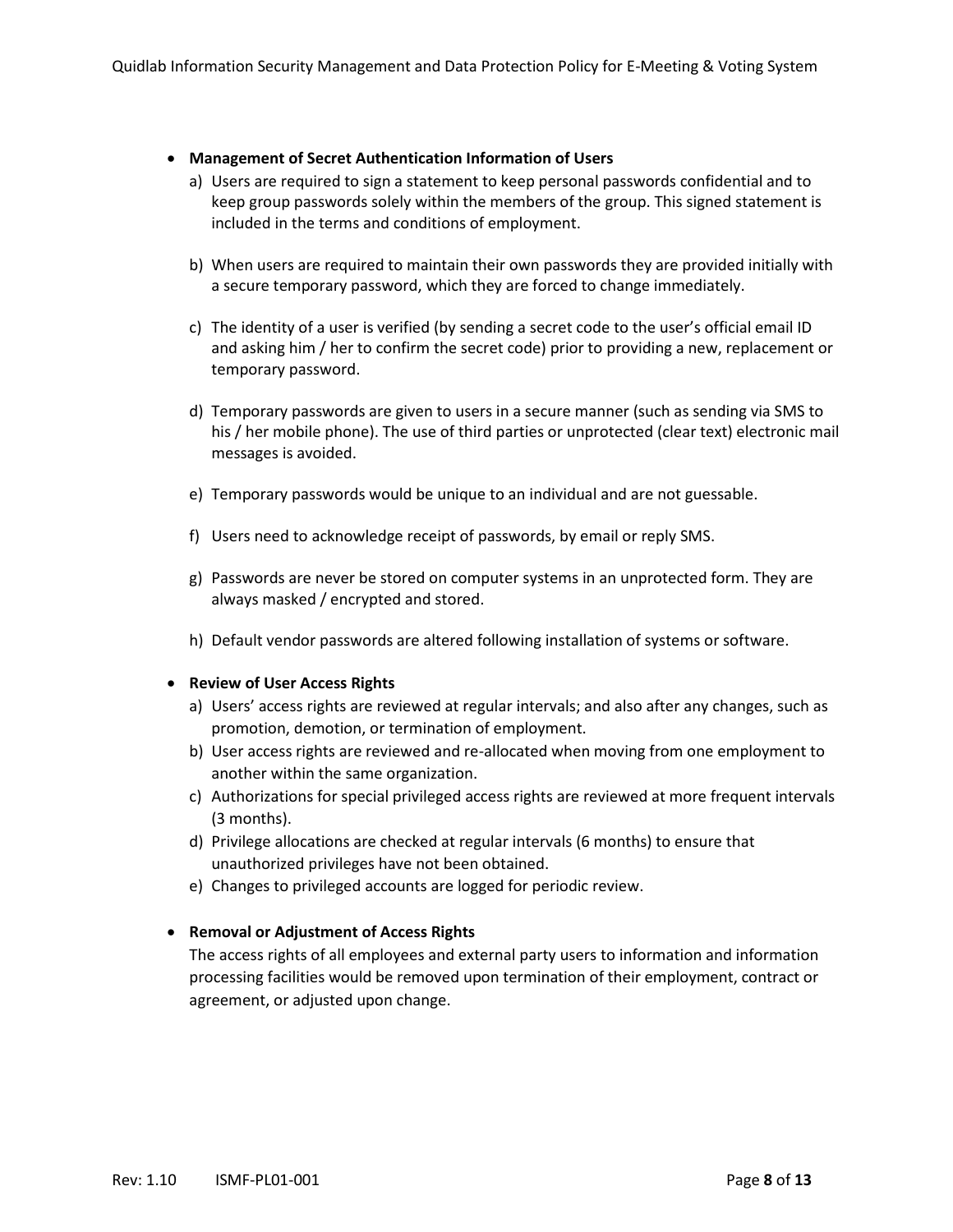## <span id="page-8-0"></span>Data encryption (Updated 6<sup>th</sup> Sept 2021)

Data encryption covers FoQus E-meeting system data and personal information provided directly or indirectly to us as defined under section 'Collecting and Using Your Personal Data'.

In managing the Data encryption we are committed to maintain procedures & records of:

- Data is encrypted at rest and in transit
- Data is encrypted End-to-End

Quidlab does not allows use of removable media eg. USB on computers used for FoQus E-meeting system. All reports to customer are sent by email, which are encrypted in transit and at rest.

#### <span id="page-8-1"></span>Creating physical and environmental security

In managing the Physical and environmental security we are committed to maintain procedures & records of:

- Creating physical and environmental security procedures must include at least
- Creating Physical Security Perimeter
- Physical Entry Controls
- Protecting against External & Environmental Threats
- Working in Secure Areas
- Delivery & Loading Areas

#### <span id="page-8-2"></span>Operations Security

In managing the Operational security we are committed to maintain procedures & records of:

- Documented Operating Procedures or documented training sessions
- Change Management
- Capacity Management
- Separation of Development, Testing & Operational Environments

## <span id="page-8-3"></span>Security for data communication (updated 9<sup>th</sup> Oct 2020)

In managing the Security for data communication we are committed to maintain procedures & records of:

- Security of non-electronic data communication
- Security of electronic data communication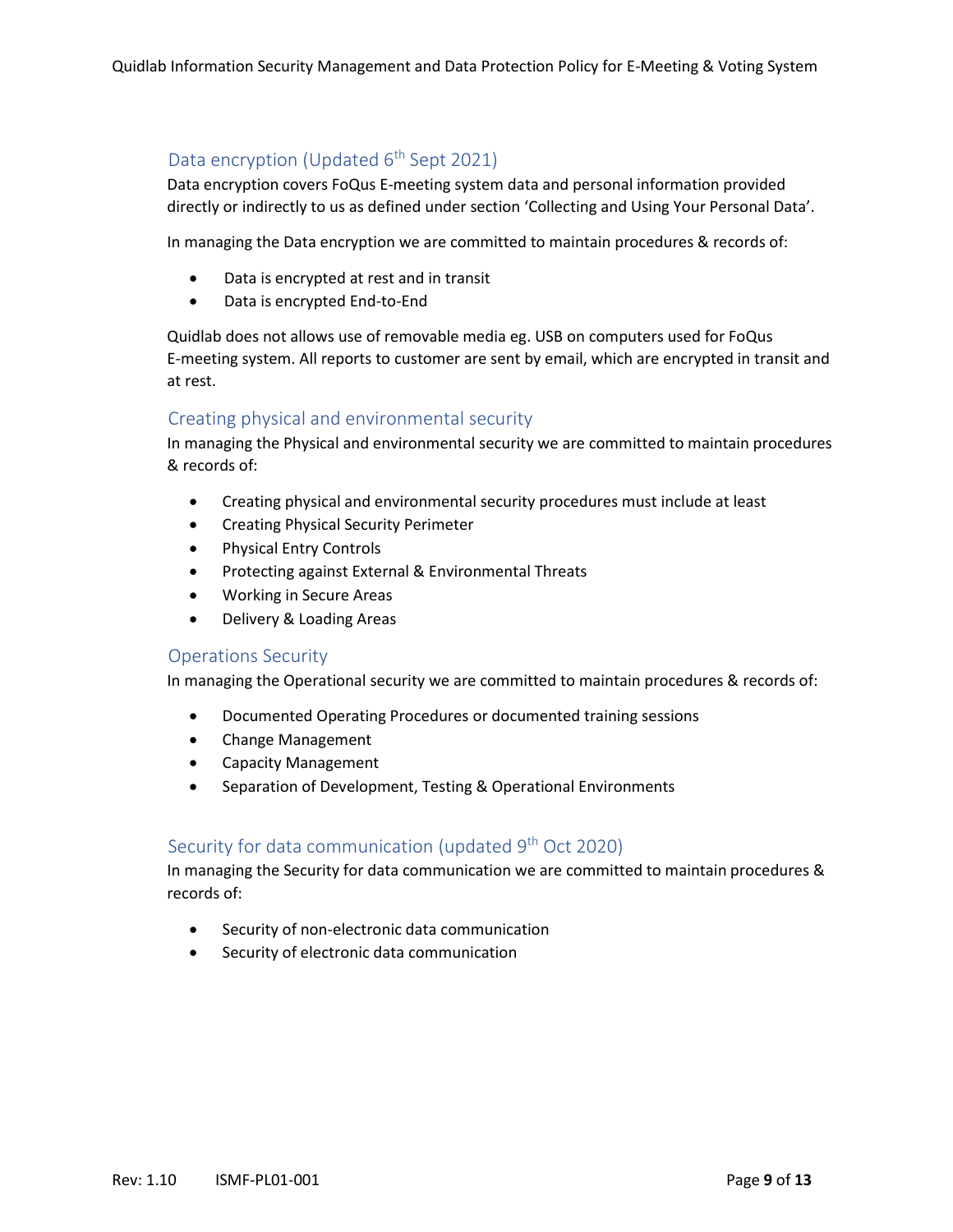#### **Network Security Management & Network controls**

Networks (Local Area Network) are adequately managed and controlled to protect information in systems and applications. Network managers have implemented controls to ensure the security of information in networks, and the protection of connected services from unauthorized access.

The following items have been taken care of:

- a) Operational responsibility for networks has been separated from computer operations where appropriate
- b) Responsibilities and procedures for the management of remote equipment, including equipment in user areas, has been established
- c) Special controls are established to safeguard the confidentiality and integrity of data passing over public networks or over wireless networks, and to protect the connected systems & applications, and to maintain the availability of the network services and computers connected
- d) Appropriate logging and monitoring is applied to enable recording of security relevant actions, and
- e) Management activities are closely coordinated both to optimize the service to the organization and to ensure that controls are consistently applied across the informationprocessing infrastructure.

#### **Security of network services**

Network services include the provision of connections, private network services, and valueadded networks and managed network security solutions such as firewalls and intrusion detection systems. These services can range from simple unmanaged bandwidth to complex value-added offerings.

Security features of network services could be:

- a) Technology applied for security of network services, such as authentication, encryption, and network connection controls
- b) Technical parameters required for secured connection with the network services in accordance with the security and network connection rules, and
- c) Procedures for the network service usage to restrict access to network services or applications, where necessary.

The ability of the network service provider to manage agreed services in a secure way is determined and regularly monitored, and the right to audit has been agreed upon.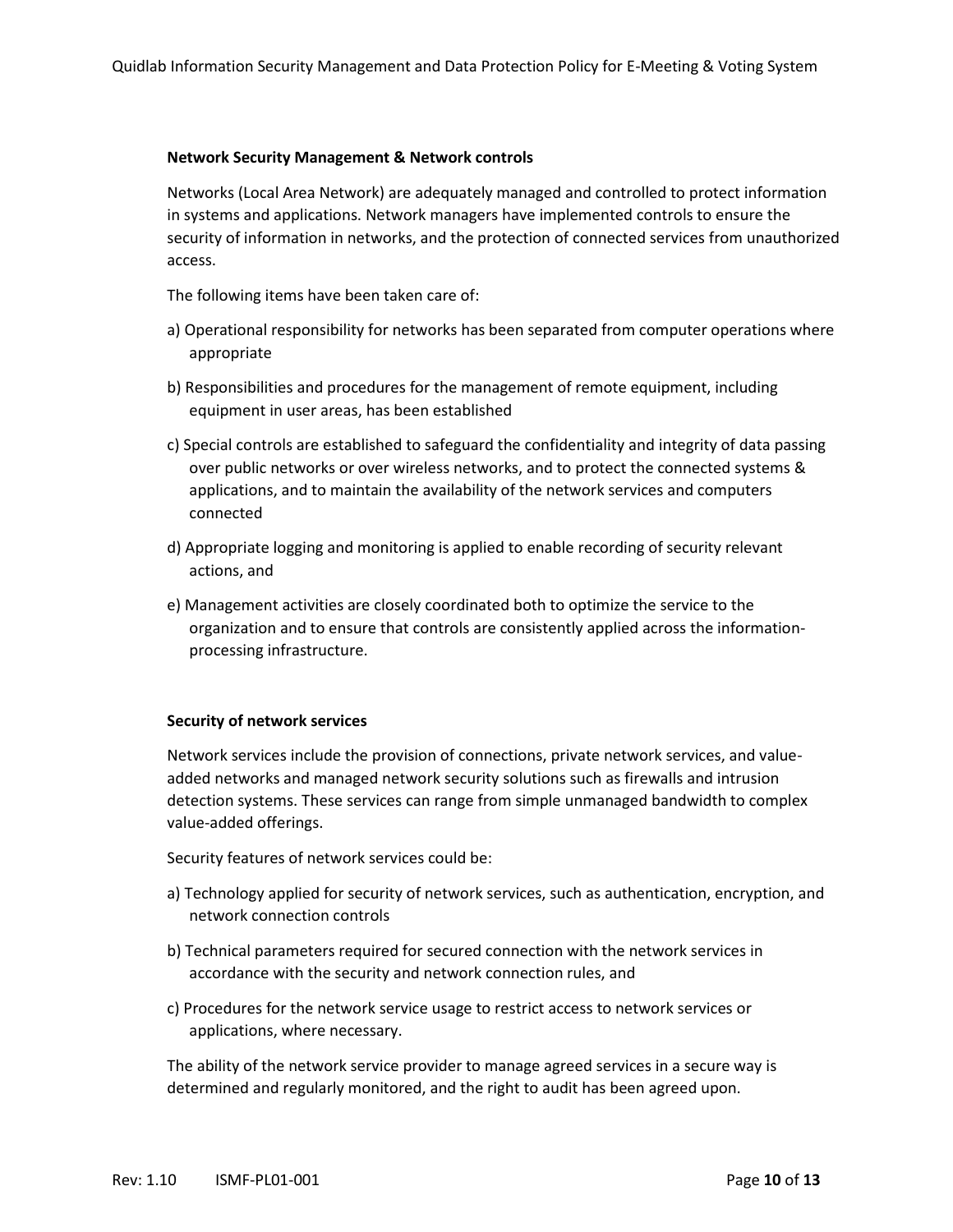Security mechanisms, service levels and management requirements of all network services have been identified and included in the network services agreements, whether these services are provided in-house or outsourced.

The organization would ensure that network service providers implement these measures.

#### **Segregation in networks**

Groups of information services, users, and information systems are appropriately segregated on networks.

Quidlab will also maintain network security controls to ensure the protection of information including personal information within its networks, and provide the tools and guidance to ensure the secure transfer of information both within its networks and with external entities, in line with the classification and handling requirements associated with that information of electronic data communication. Quidlab will provide guidance and tools to ensure proper and effective use of cryptography to protect the confidentiality, authenticity and integrity of information and systems including use of Email – blocking potential harmful content and attachments, using encryption for data in transit and at rest, Email authenticity eg. SPF records, firewalls, segregation of networks, remote access polices etc. Network and information communication will be controlled by roles & rights of users.

#### <span id="page-10-0"></span>Information Security Incident Management (updated 5th Oct 2020)

In managing the Information Security Incident Management we are committed to maintain procedures & records of:

- Responsibilities & Procedures
- Reporting Information Security Events
- Reporting Information Security Weaknesses
- Assessment of & Decision on Information Security Events
- Response to Information Security Incidents
- Learning from Information Security Incidents
- Collection of Evidence

Security Incidents discovered by all stakeholders can be reported via email to [info@quidlab.com,](mailto:info@quidlab.com) however employees can also follow Whistleblower reporting channel as covered under this policy.

#### <span id="page-10-1"></span>Information Security Aspects of Business Continuity Management

In managing the Information Security Aspects of Business Continuity Management we are committed to maintain procedures & records of:

- Planning Information Security Continuity
- Implementing Information Security Continuity
- Verify, Review & Evaluate Information Security Continuity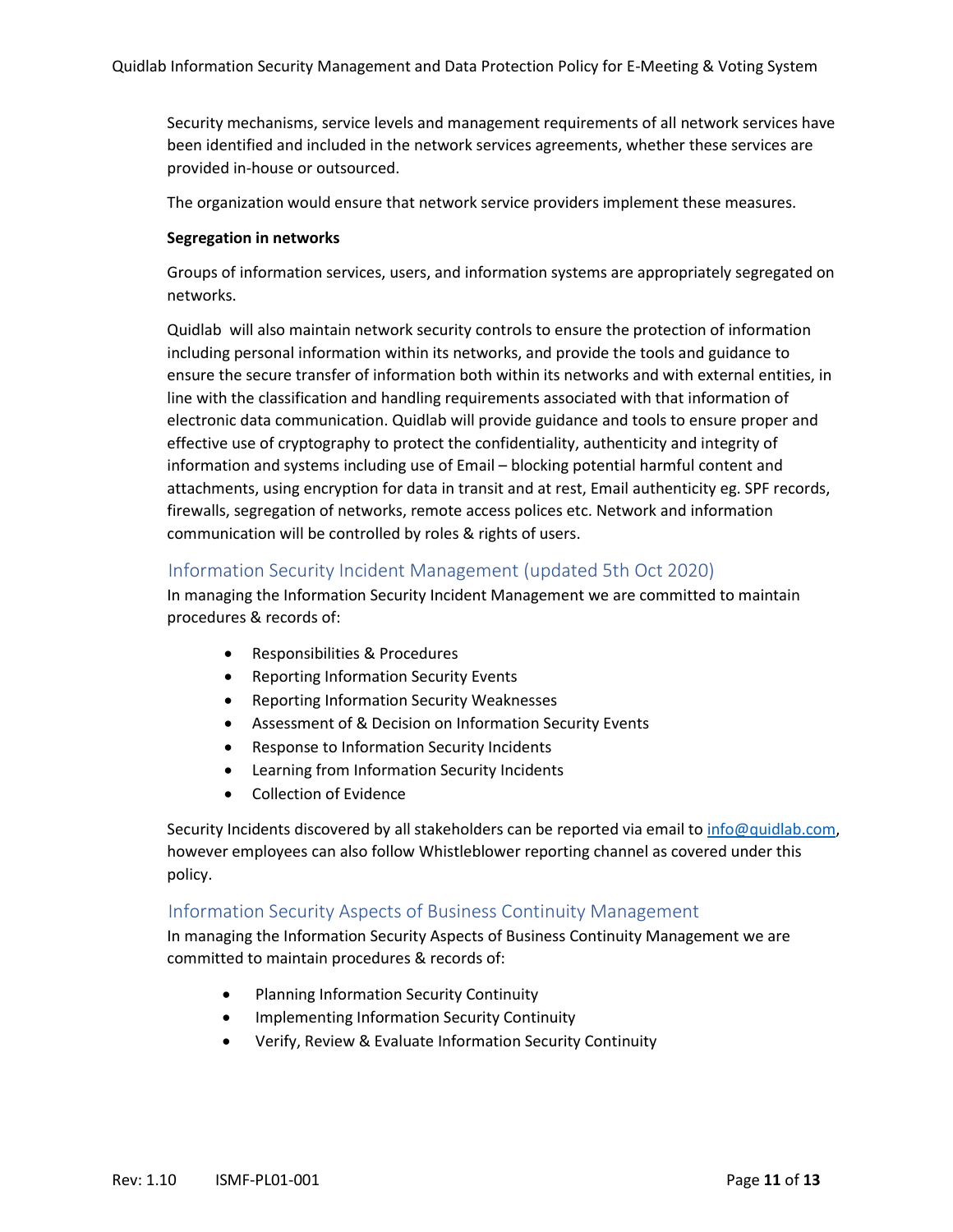#### <span id="page-11-0"></span>Information Security Risk management

In managing the Information Security Risk management we are committed to maintain procedures & records of:

- Identifying Risks
- addressing risks and opportunities
- Information security risk treatment

#### <span id="page-11-1"></span>Management Review Policy

Our Management Review Policy requires:

- Review Policy & Procedures at least one per year & change if required
- Review Policy & procedures whenever there are significant changes to regulations & laws or standards within scope of policy

## <span id="page-11-2"></span>Data retention Policy (updated 1<sup>st</sup> Sept 2020)

Our policy is to destroy all personal confidential e-meeting data provided by customers after 90 days of meeting and when all reports are handed over to meeting organizer, Organizer may request us to keep data for a longer period upon written request. Organizer may request personal data removal in writing before 90 days if such removal is in line with laws.

## <span id="page-11-3"></span>Record of Logs (Added 5<sup>th</sup> Oct 2020)

Company keeps various records of logs eg application logs, event logs, user access logs. Some logs are required by laws (e.g. Computer Crime Act B.E. 2550 and the Personal Data Protection Act B.E. 2562, STANDARDS FOR MAINTAINING SECURITY OF MEETINGS VIA ELECTRONIC MEANS B.E. 2563 (2020) etc.

Thailand Computer Crime Act B.E. 2550 requires access logs to be maintained for at least 90 days. To simplify procedures and avoid confusion company has set a policy to keep records of all logs for minimum 90 days. However, any logs which can identify personal information are deleted after 90 days. IP address if not linked to other personal data is not considered as personal data.

## <span id="page-11-4"></span>Password Policy (Added 5<sup>th</sup> Oct 2020)

Quidlab's policy is to set password with good security practices in the selection and use of passwords, such as a minimum length of 8 characters, use of a mix of alpha-numeric characters (A-Z, a-z, 0-9) and symbols (\*, #, %, etc.).

## <span id="page-11-5"></span>Vulnerability Assessment Policy (Added 5<sup>th</sup> Oct 2020)

The purpose of this policy is to grant authorization to appropriate members of the Information Security Team to conduct audits, consisting of vulnerability assessments and penetration tests, against the Quidlab FoQus E-meeting system.

The Information Security Team will run periodic, vulnerability scans at least once in 12 months or whenever a significant code changes are made to FoQus system. Results of these scans will be addressed in accordance with the risk posed. The Information Security Team will use the Common Vulnerability Scoring System (CVSS) to aid in setting patching guidelines.